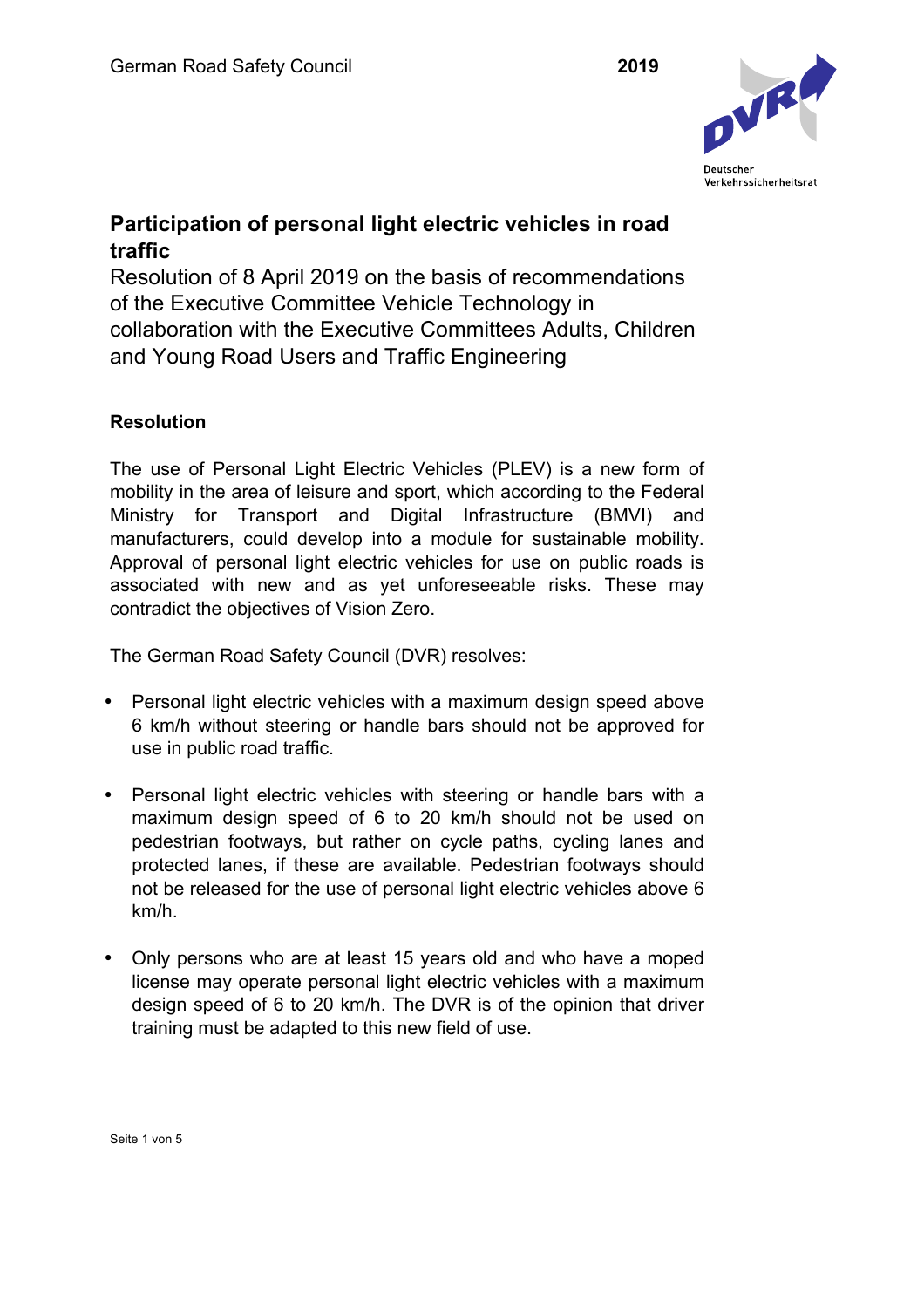- Personal light electric vehicles with a maximum design speed above 6 km/h must at least be equipped with brakes, lights and a bell or horn.
- A brake test according to DIN EN 15194:2017-12 is suggested. This includes details of the surface granulation of asphalt and concrete and also a test in wet conditions. The additional introduction of a target braking test is suggested in order to test the reaction of the brakes.
- Personal light electric vehicles with a maximum design speed above 6 km/h should be used with a suitable helmet.
- Road construction regulations, such as the Guidelines for Cycling Facilities (ERA) currently under revision should for example take the minimum width of personal light electric vehicles into consideration.
- The DVR recommends that manufacturers and sharing providers of personal light electric vehicles should be addressed and obliged to provide instruction and information about the safe and considerate use of these vehicles.
- The effects of the draft regulation on the use of personal light electric vehicles should be scientifically monitored and evaluated over a period of three years from the time on which it comes into effect. Here, the focus should be on road safety.

It must be ensured that these vehicle categories are recorded separately in the accident statistics. The use of personal light electric vehicles should only be permanently allowed if this is in accordance with Vision Zero.

## **Explanation**

Personal light electric vehicles are vehicles without a seat or selfbalancing vehicles with or without a seat. They have a maximum width of 70 cm, a maximum height of 140 cm and a maximum length of 200 cm. According to the draft regulation by the Federal Ministry of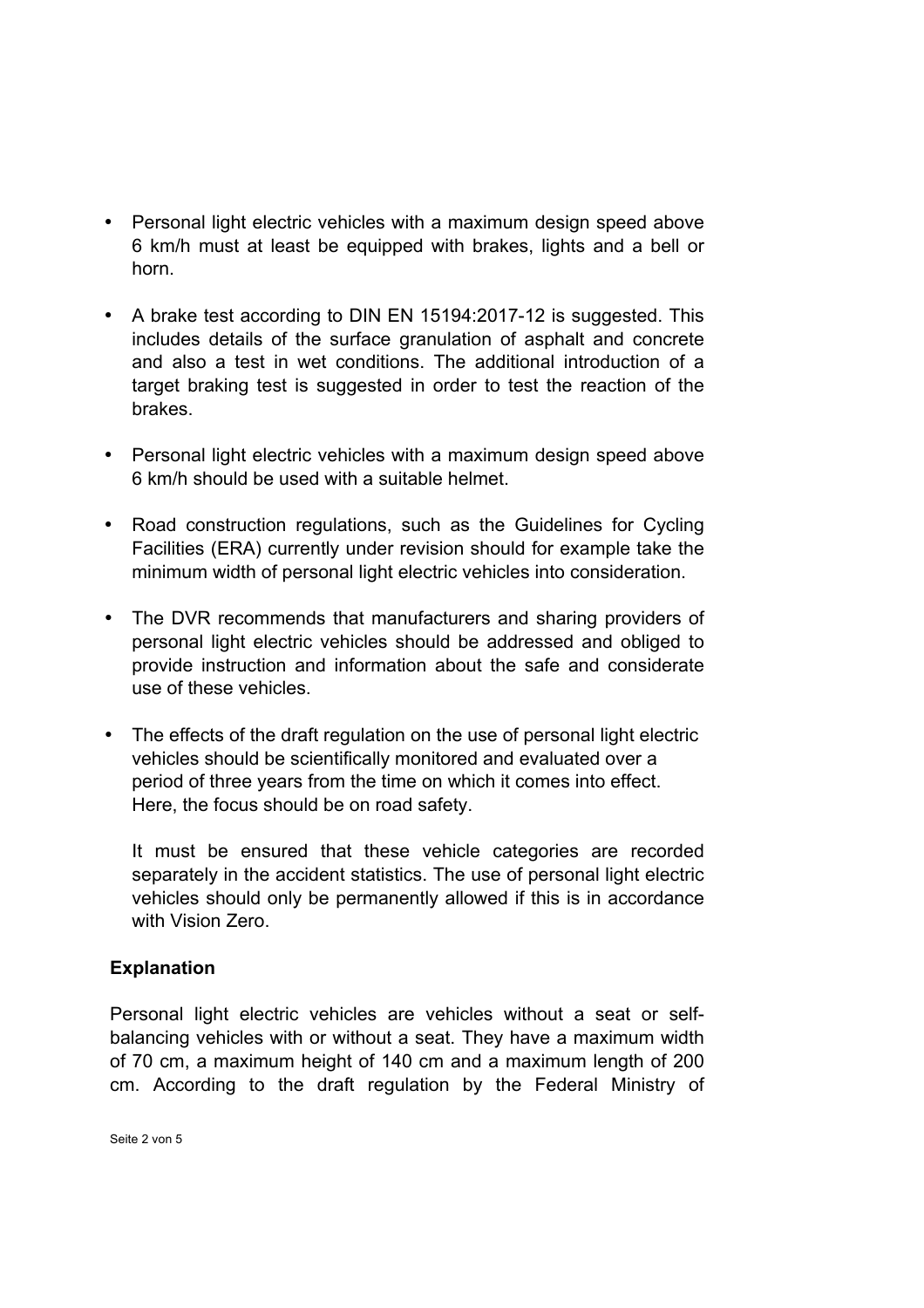Transport and Digital Infrastructure (BMVI) of 26.02.2019<sup>1</sup>.they have a maximum design speed of 6 to 20 km/h.

On the European level, the new Regulation (EU) No. 168/2013 for type approval of two- or three-wheeled and four-wheeled vehicles has been in force since 2016. According to this EU regulation approval of PLEVs can be regulated at a national level, as it excludes these types of vehicles from its scope of application. This means that at present, PLEVs may not participate in road traffic, i.e. they cannot be approved. However, at the same time, PLEVs are increasingly being offered on the market.

The BMVI has commissioned the Federal Highway Research Agency (BASt) with the research project "Investigation of very small electric vehicles". The concluding report was published in November 2018. This contains proposals and definitions for PLEV categories depending on their maximum design speed: Category K0 (maximum design speed  $\leq 6$ ) km/h), K1 (6-20 km/h), K2 (20-25 km/h). (Reports by the Federal Highway Research Agency (BASt), Vehicle Technology, Issue F125)<sup>2</sup>.

The objective of the project was to determine under what conditions PLEVs can be safely operated in road traffic, what technical requirements are necessary for this and what potential conflicts are to be expected with regard to other road users.

The DVR issued a statement with regard to the first draft regulation in October 2018.

## **Draft regulation of 26.02.2019 and planned exemption regulations**

Subsequent to the DVR statement of October 2018 the BMVI developed a second draft of the Personal Light Electric Vehicle regulation which was submitted to the EU in the framework of an emergency procedure. The emergency procedure has been approved. This current draft regulation proposes that PLEVs which travel at less

Draft regulation of the Federal Ministry for Transport and Digital Infrastructure; "Draft Ordinance on the use of personal light electric vehicles (PLEV) on public

roads and amending other road traffic regulations". Status 26.02.2019 <sup>2</sup> BASt (2018): Untersuchung zu Elektrokleinstfahrzeugen, [Investigation of very small electric vehicles] Issue F 125, Bergisch Gladbach, p. 33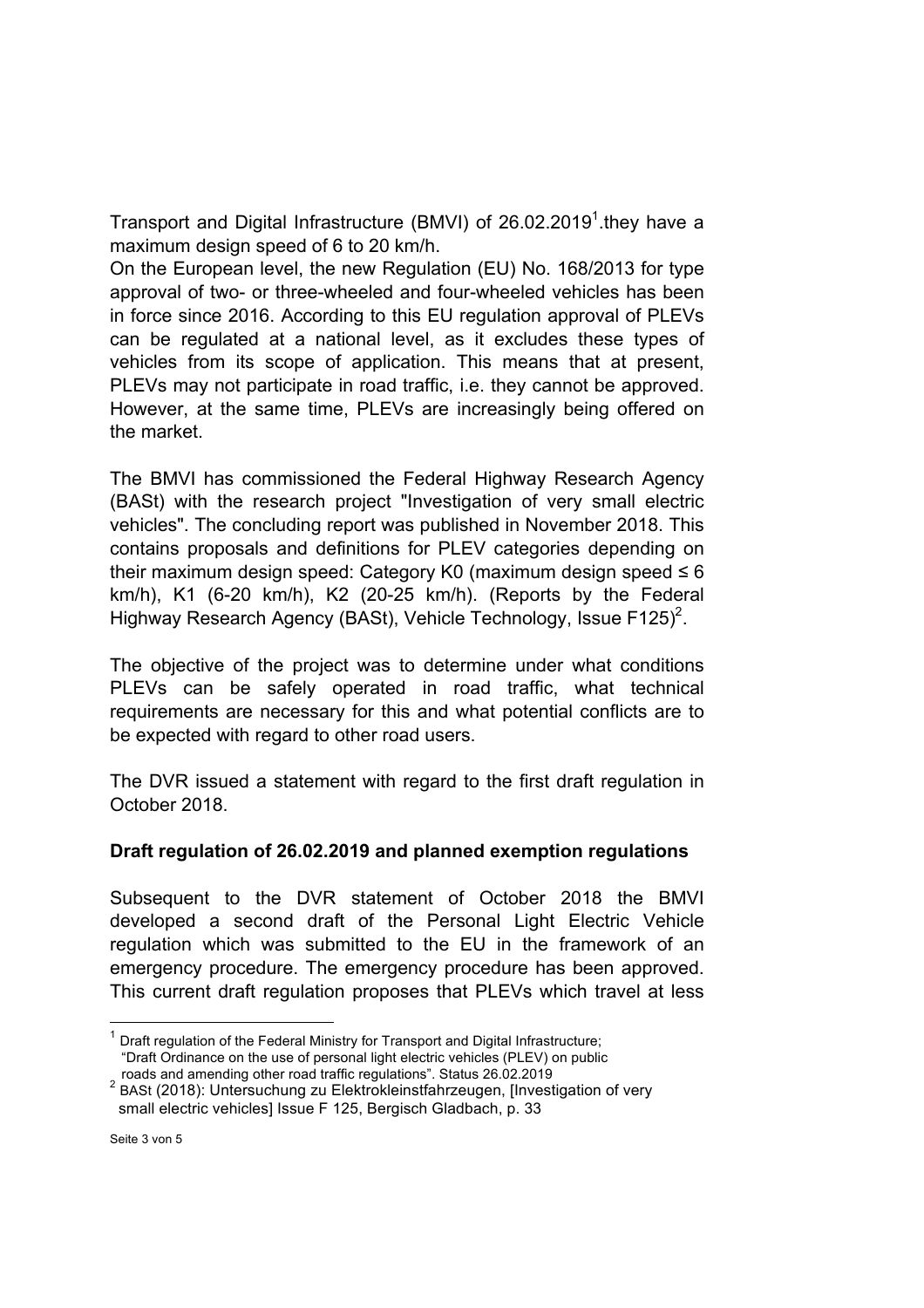than 12 km/h could be used after completion of the 12th year of life and PLEVs with a design speed up to 20 km/h could be used after completion of the 14th year of life. Originally, a condition was possession of a moped license and therefore a minimum age of 15 and hence use by children was excluded. These regulations were abandoned. According to the draft regulation, PLEVs which travel at less than 12 km/h may be used on pedestrian footways, on joint pedestrian and cycle paths and in pedestrian zones inside urban areas.

This new draft regulation was not submitted to the relevant stakeholder organisations by the BMVI in order to seek their opinions.

In addition, the BMVI is planning an exemption to the rule, which allows PLEVs without steering or handle bars to be used on public roads and probably on pedestrian footways. However, an initial expert opinion "On the permissibility of the release of pedestrian footways for personal light electric vehicles" comes to the conclusion that a general use of this traffic area by PLEVs without steering or handle bars is "not legally tenable"<sup>3</sup>.

The DVR has the opinion that footways should be reserved for pedestrians. Older people and children would be especially endangered by PLEVs, because they are often unable to evade them quickly enough. In principle, PLEVs are problematic for persons with reduced mobility and reduced vision.

Signed Prof. Dr. Walter Eichendorf President

 <sup>3</sup> Prof. Dr. Jur. Stefan Klinski, Brief expert legal opinion: Zur Zulässigkeit der Freigabe von Gehwegen für Elektrokleinstfahrzeuge , Berlin, February 2019